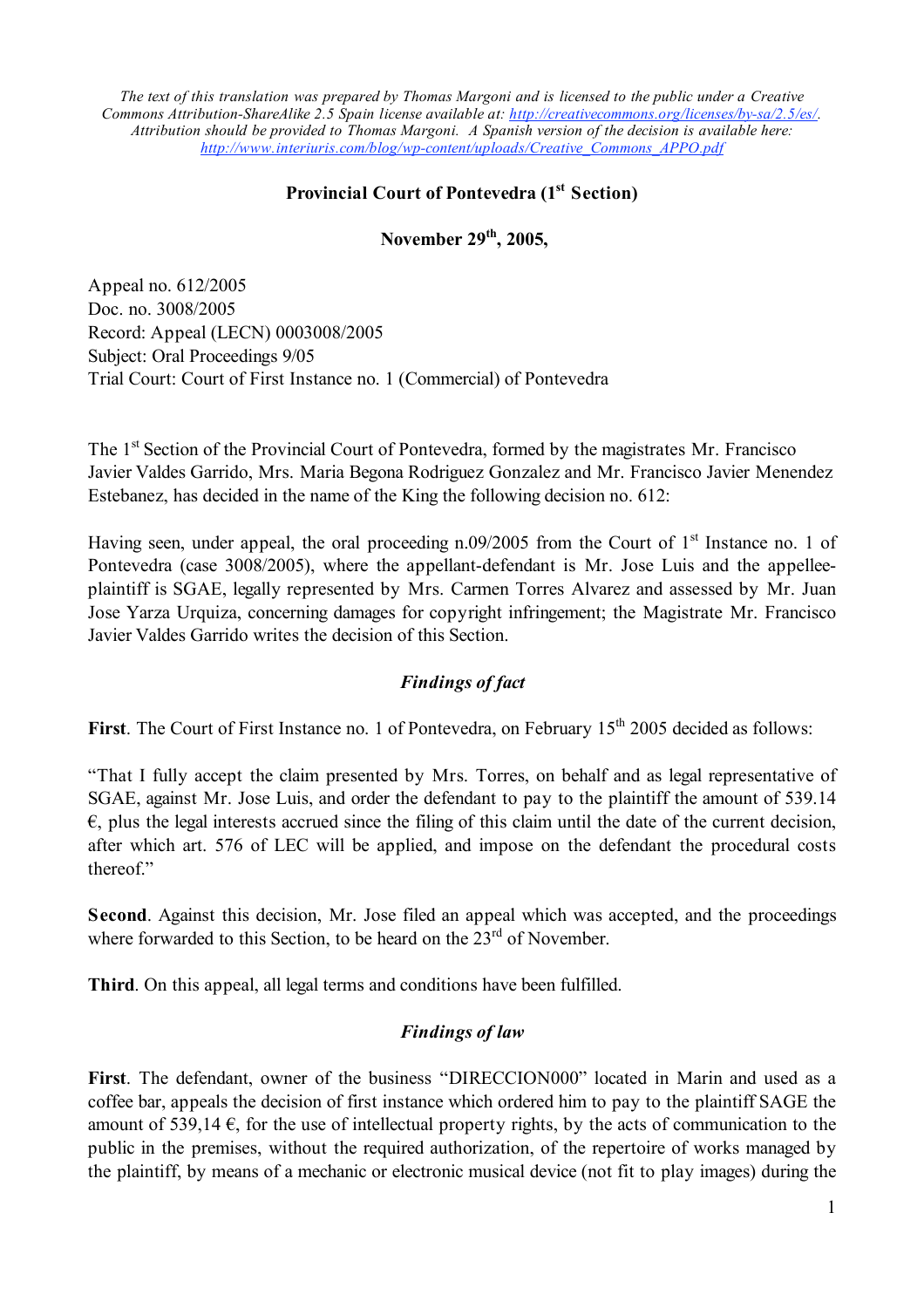period comprised between June 2003 and November 2004. The defendant alleges, as the only ground of appeal, the lack of proof that any acts of communication to the public of the works in the SGAE repertoire were carried on in his business, since only royalty-free music was used in the premises, that is, music from authors who have decided to license the exploitation of their works for free and outside the management of SGAE; and presents as documentary proof the Creative Commons license of free musical use, a list of authors of free music that is played in his business under such royalty-free license, some pictures of the premises showing several signs indicating these two circumstances, as well as two witnesses, customers of the business, to explain the kind of music that was played in the premises.

The document presented by the defendant-appellant as license of free musical use is nothing but a mere informatory leaflet about the contents of the license and is lacking any signature; therefore it cannot be asserted any value.

In addition, after examining all of the evidence submitted in the proceedings, it must be concluded that the use of musical works in the premises, obviously as one of the several services offered to the customers of the business, is not limited to the authors listed in the document presented by the defendant, but it includes authors of commercial music.

This results from the deposition presented by the witness Estela, who had personal knowledge of the facts and whose truthfulness cannot be doubted, being an independent worker who — at the instance of the plaintiff — visited the business of the defendant on 5 occasions in order to inspect the possible use in the premises of the repertoire of musical works managed by SGAE, and having been completely reliable in her deposition, since in the premises she could hear coming from a musical equipment with speakers — the sound of pop national music  $(1<sup>st</sup> visit)$ , international music ( $2<sup>nd</sup>$  visit), pop music ( $3<sup>rd</sup>$  visit), the song "Princesa" by Joaquin Sabina ( $4<sup>th</sup>$ visit), and a broadcast by M-80 Radio, where she could identify a song by Gloria Estefan, among others  $(5<sup>th</sup>$  visit). The same conclusion derives from the depositions presented by the defendant and the witnesses-customers he presented, which confirmed that different styles of music are used in the premises (pop, rock, jazz, chill out, ethnic, electronic, background), to the extent that one of the witnesses, Jaime, explained that "a little of everything" is being played.

All this taken into account, having been proved that the defendant did entertain acts of communication to the public in the business according to art. 20 LPI, which comprises — since they occurred in a place accessible to the public and not in a strictly domestic environment— both the original performance and the reception (Supreme Court decision of July 19<sup>th</sup> of 1993) of music, and the defendant having failed to justify his opposition to the plaintiff's claim on any of the three grounds envisioned in art.150 par.2 LPI, the appeal must be denied and the decision of first instance hereby appealed must consequently be confirmed.

Finally, the defendant must bear the legal costs generated during the first instance proceedings, since — as alleged by the plaintiff-appellee in its answer to the appeal — it is compulsory by law, although, the specific amount may be determined at a later time, under assessment of costs.

**Second**. Since the appeal has been denied, the defendant-appellant must bear the legal costs of the current appeal (art. 381-1 LEC).